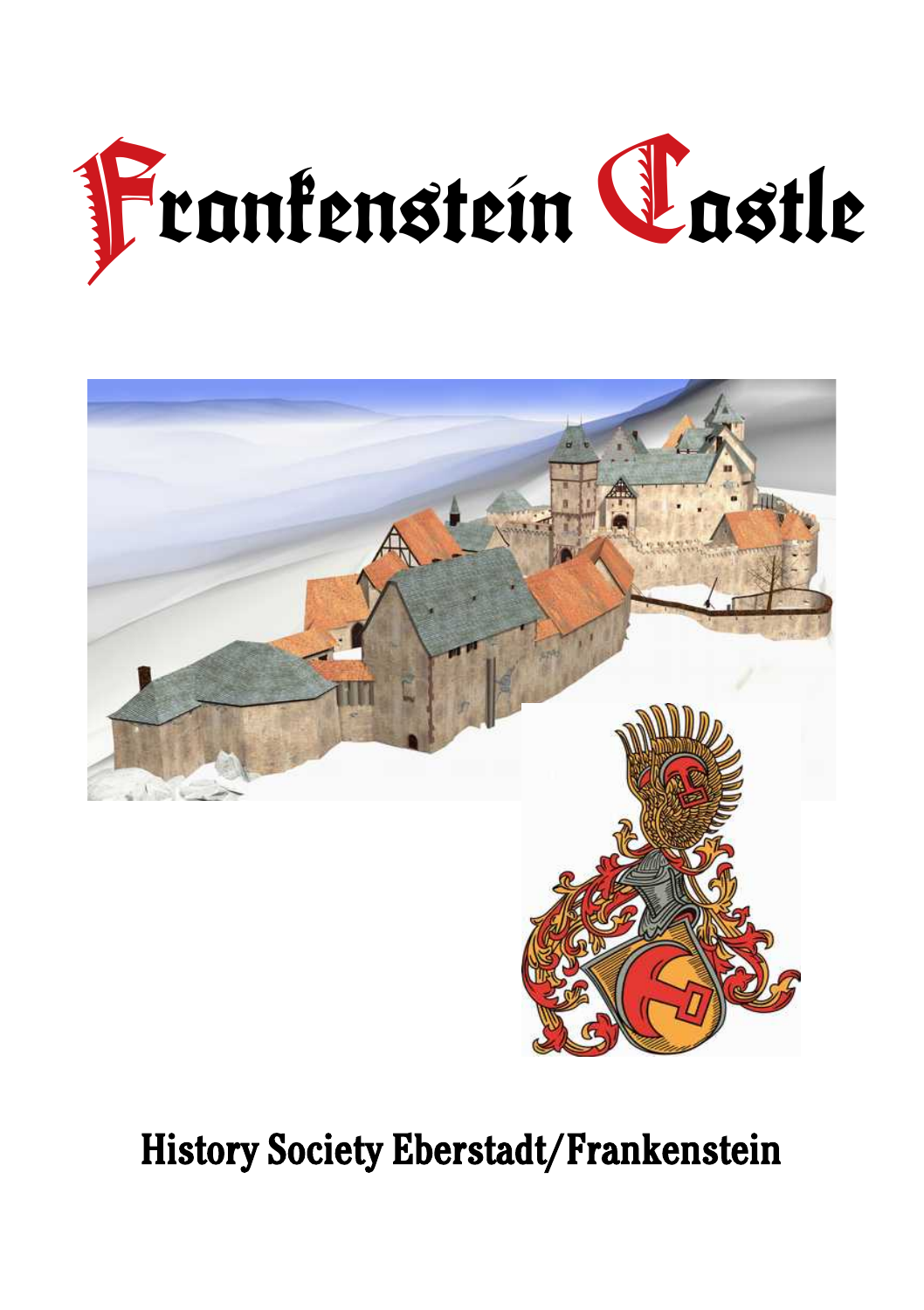

## How old is the castle ?

Frankenstein's Castle is the northernmost castle on the Montainstreet (Bergstrasse) and was built around 1230.

The first documentary evidence of the castle from 1252 states in Latin: "Super castro in frangenstein", which means the castle on top of the Frankenstein. This document shows the names of Konrad Reiz von Breuberg and his wife Elisabeth (born von Weiterstadt), the founders not only of the castle but also of the family Frankenstein which still exists today.

The oldest part of the castle is the southern inner tower which dates from the 13<sup>th</sup> century, but there is little left from that time: only the foundation walls and subterranean vaults submerged long ago. The ruins seen today date from later times.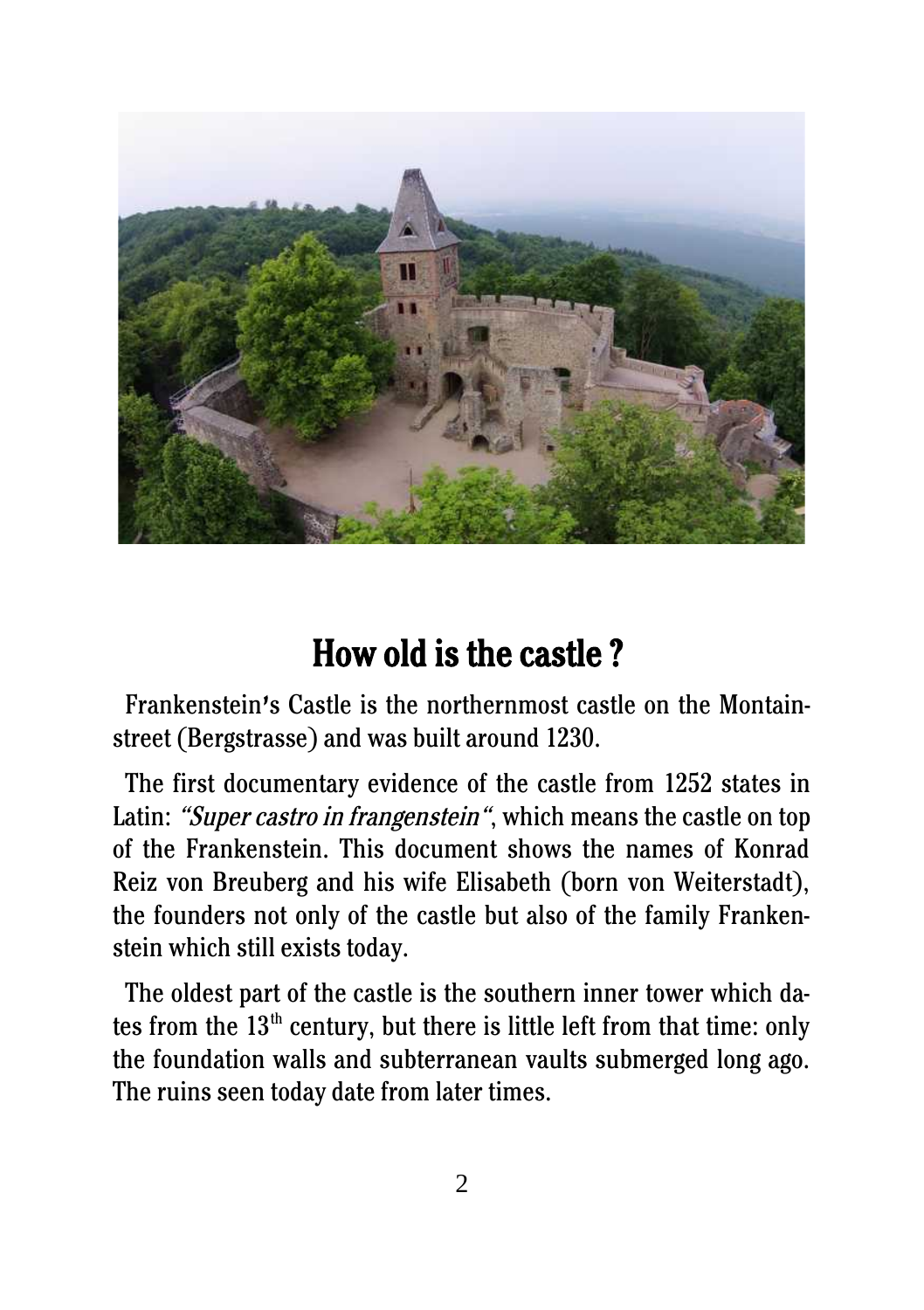

*Plan of the castle at 1550 (Drawing by Michael Müller)*

After 1400 the castle was extended towards the north (see plan on the left). At that time the gate-tower, which can still be seen today, the residential buildings and the working quarters were built. The original documentation of the inauguration of the chapel in 1474 is still in existence.

In 1483, after a devastating fire, a great part of the core-castle had to be rebuilt. Interestingly, the fire was extinguished with 14,000 litres of wine, after the water had run out.

The last part of the castle was built outside the ward towards the present-day carpark. The massive tower served a further defence purpose: as the grounds were not as steep as on the other sides, additional protection was necessary.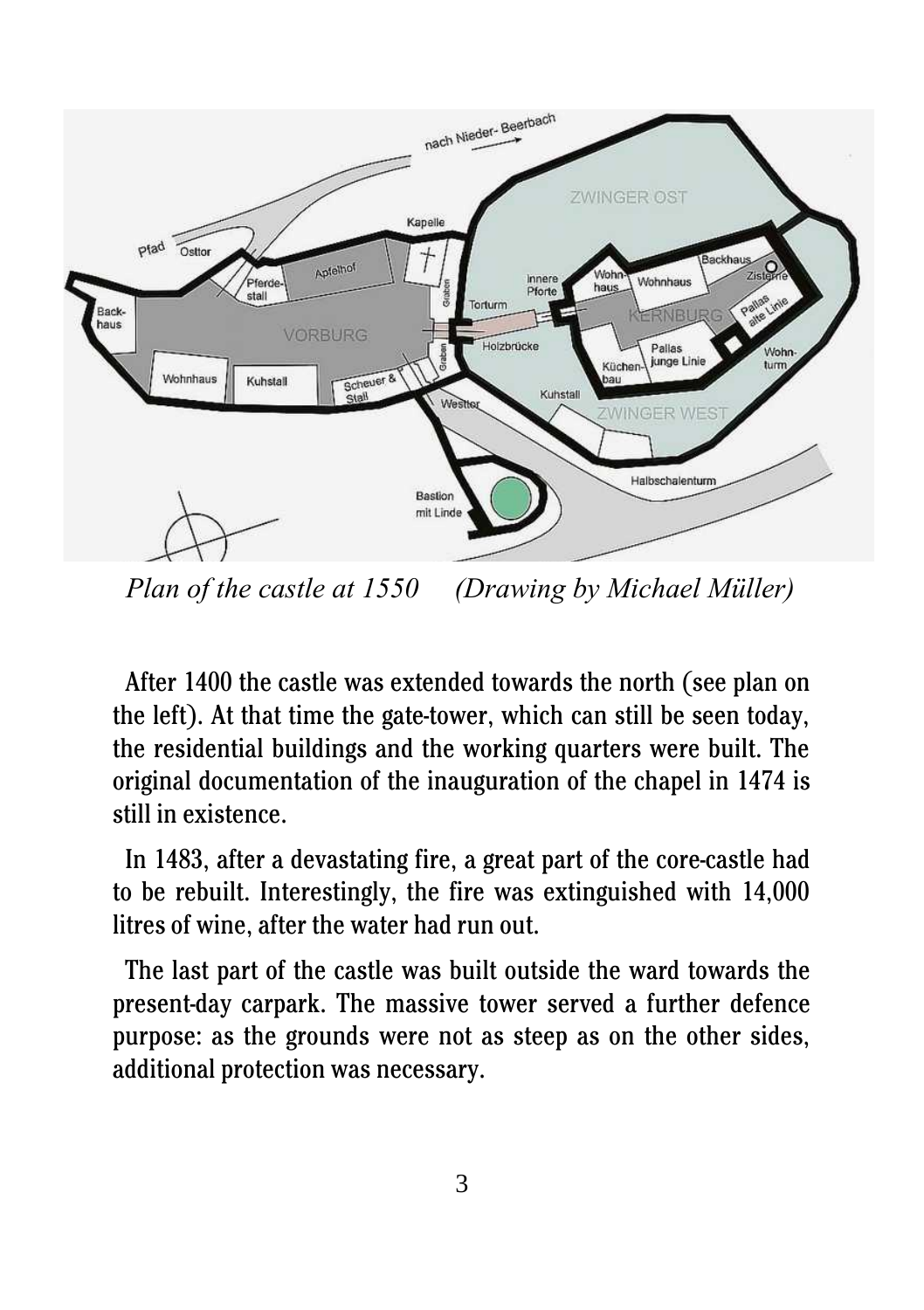

## *Frankenstein Castle 1550*



*The western side of the castle 1550*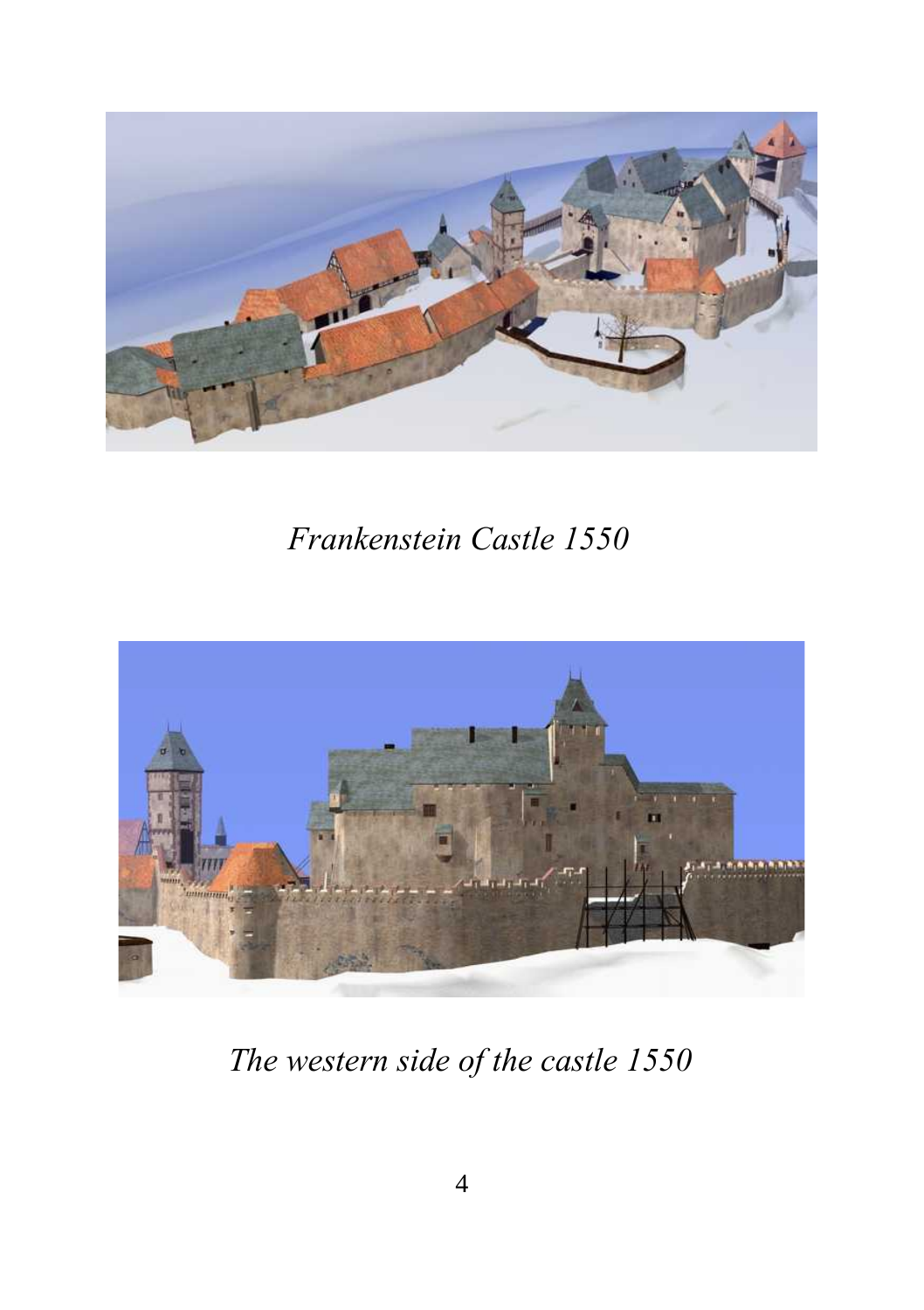## A tour round the Castle

Built around 1400, the gate-tower stands on your right as you enter the castle by today's western gate. Although the former moat in front of the gate is filled in, slits for the drawbridge chains are still visible on both sides of the gate.

Above the gate, the coat of arms with an axe can be seen. The upper part of the gate-tower with its pointed roof can clearly be recognized as newly rebuilt. The weathered sandstone round the windows especially marks the difference between the remaining masonry of the Middle Ages and the later restoration. The tower has always been open on the rear side. If ever enemies had been successful in capturing it, they could have been attacked from the core-castle.

A ramp, passing the former ward with its gardens, leads to the oldest part of the castle,



 *Coat of arms*

the central castle (Kernburg). There are only the ruins of the western side, which points towards Eberstadt, left today. In the past similar buildings existed on the eastern side pointing towards Nieder-Beerbach, but today only the foundation walls remain, although filled in.

At the end of the ramp there once stood a strongly fortified gatehouse, serving as access to the core castle with a front-mounted drawbridge, of which nothing remains today. If you imagine all these buildings, you can appreciate how narrow the inner courtyard was.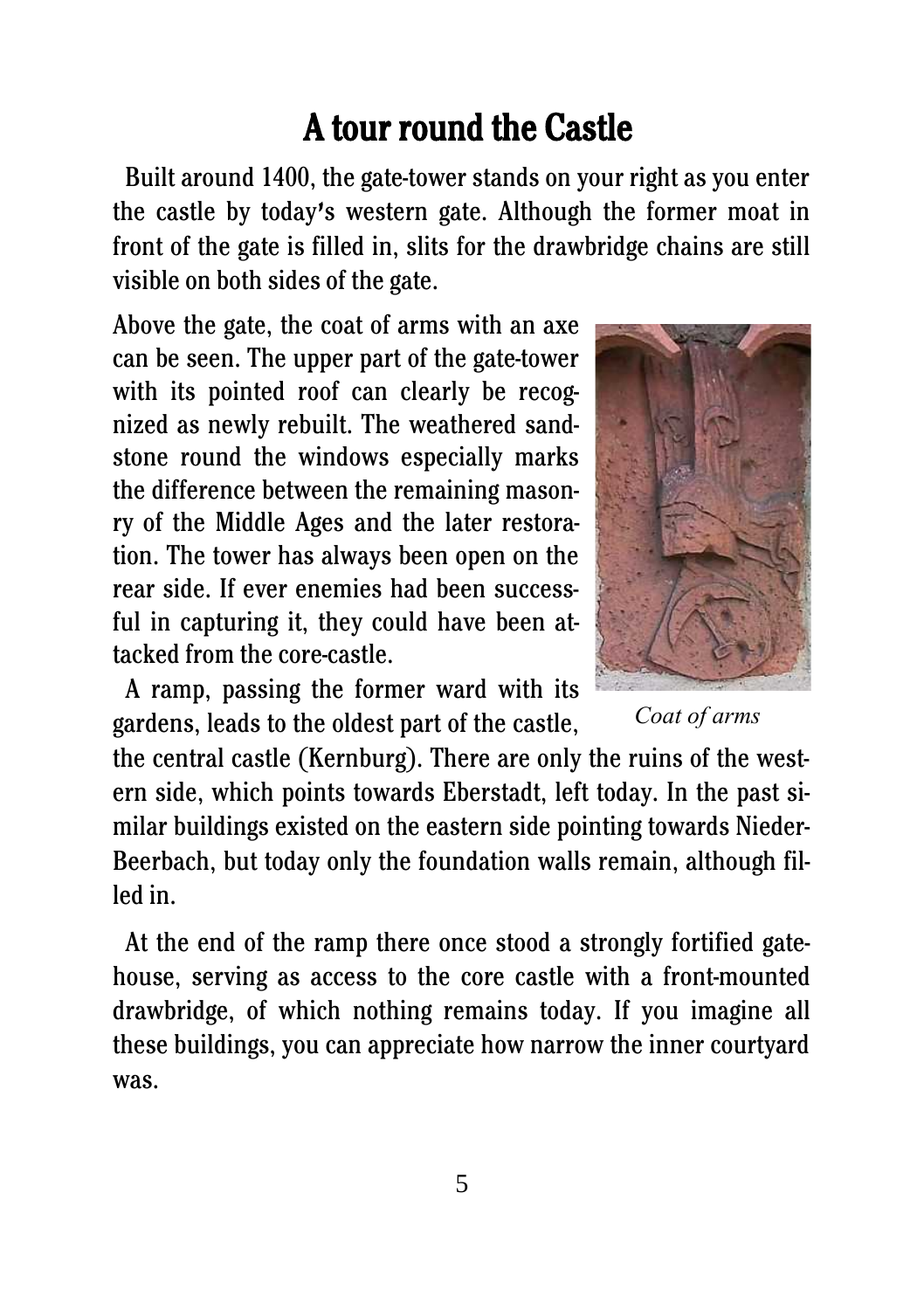There was no keep, so no large central tower, in this oldest part of the castle, as there was simply no room for one. The southern tower over-looking the ruins today was a residential tower, to which the other buildings were attached. The massively -built former manor house (Palas) with its prominent tower of stairs is still easily recognizable. Beneath the Palas there are vaults. Although these are now filled in, the entrance to the vaults is still visible.

On the right of the Palas is the well-preserved kitchen building with a cross-vaulted ceiling inside. Next to it are the ruins of the former women's residence. In the back courtyard of the castle was the well house. The medieval well, actually a cistern (rainwater collector), is well preserved, but today is covered up.



*Inscription at the tower: anno domini 1528 zu got stet mein treu*

Halfway up the residential tower, on its south-eastern corner, there is a stone slab with the inscription "Anno domini 1528. Zu got stet mein treu" which means "1528 AD. To God I remain faithful". Philipp IV of Frankenstein wanted to express his loyalty to the Catholic faith after the Landgrave of Hessen had introduced the Reformation two years earlier and urged the knights to follow his example. The Frankensteins refused to do this for a long time, but in the end, they had to give in.

The year 1527, written in the frieze of the left window, refers to the end of the reconstruction of the castle after the fire mentioned above.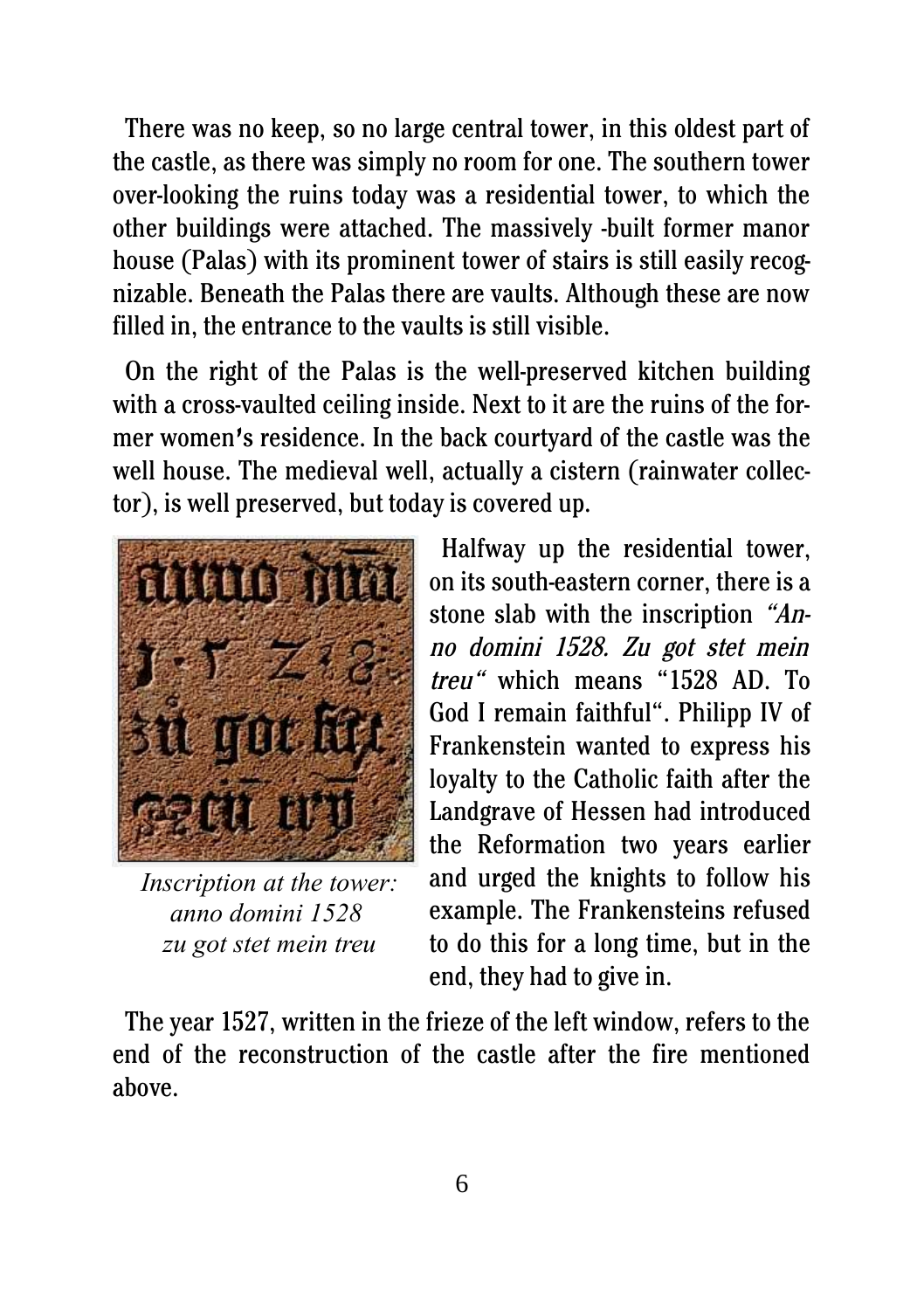### The gravestones in the chapel

Until 1851, the gravestones were located in the churches of Eberstadt and Nieder-Beerbach. Nobody has ever been buried in the chapel. The gravestone on the left in the chapel depicts Hans IV (who died in 1558) and his wife Irmela von Cleen (who died in 1533). When they married in 1508 Hans was 16 years old and Irmela only 14. They went on to have 13 children during their 25-year marriage.



 *Hans and Irmela of Frankenstein*

Above their heads are the coats of arms of their parents. For Hans, on the left is his father's coat of arms of Frankenstein and on the right his mother's of Kronberg in the Taunus. For Irmela, the coat of arms of Cleen (shamrocks) and her mother's of Mespelbrunn (three rings) can be seen. As Irmela was the only heir of the Cleen family, the Frankenstein family was able to double their holding of property by this marriage. The rich properties in Ockstadt in the region of Wetterau (today a part of Friedberg) and especially in Sachsenhausen were added to their properties in the South of Hessen. Many of these are owned by the family to this day.

The gravestone on the opposite side shows **Ludwig** (who died in 1606) and Katharina von Rodenstein, who were also buried in Eberstadt. Ludwig was the grandson of Hans and Irmela.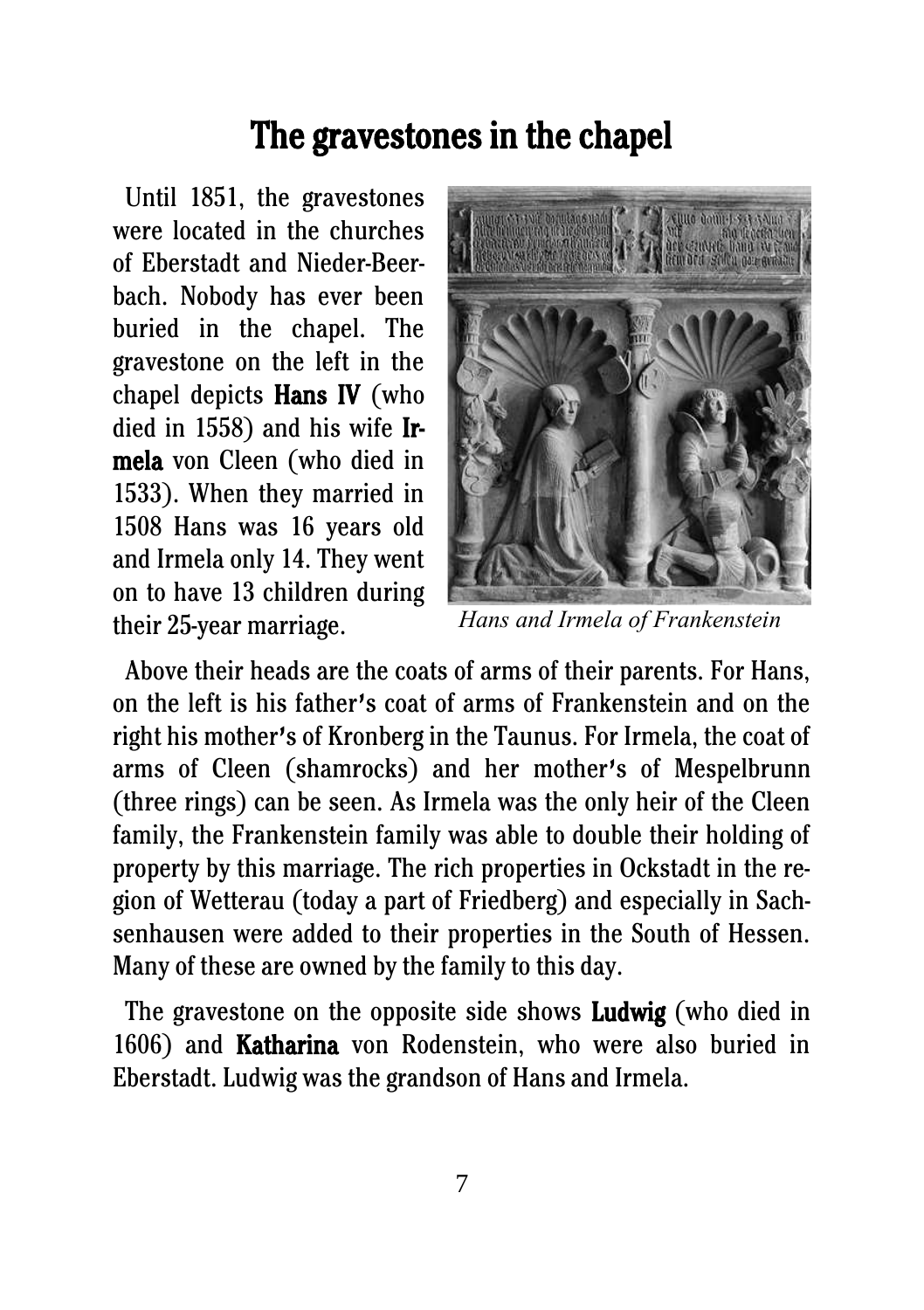

*Ludwig and Katharina of Frankenstein*



*Philipp Ludwig of Frankenstein*

As Ludwig and Katharina had no children, the family branch of the Bergstrasse died out. Their cousins in Sachsenhausen were their heirs. In his will, Ludwig urged his heirs never to leave Castle Frankenstein to the House of Hessen. Nevertheless, this is exactly what happened in 1662.

The large statue on the right of the entrance is of Philipp Ludwig, the last member of the younger family line. He died in an accident in1602 at the age of only 21, while driving a carriage down the hill. The splendid gravestone unfortunately looks a little disfigured, because it has been painted with oil paint several times over the years. And the right side of the stone was once torn down. Instead of replacing it with the original bright white alabaster, cheap sandstone was used.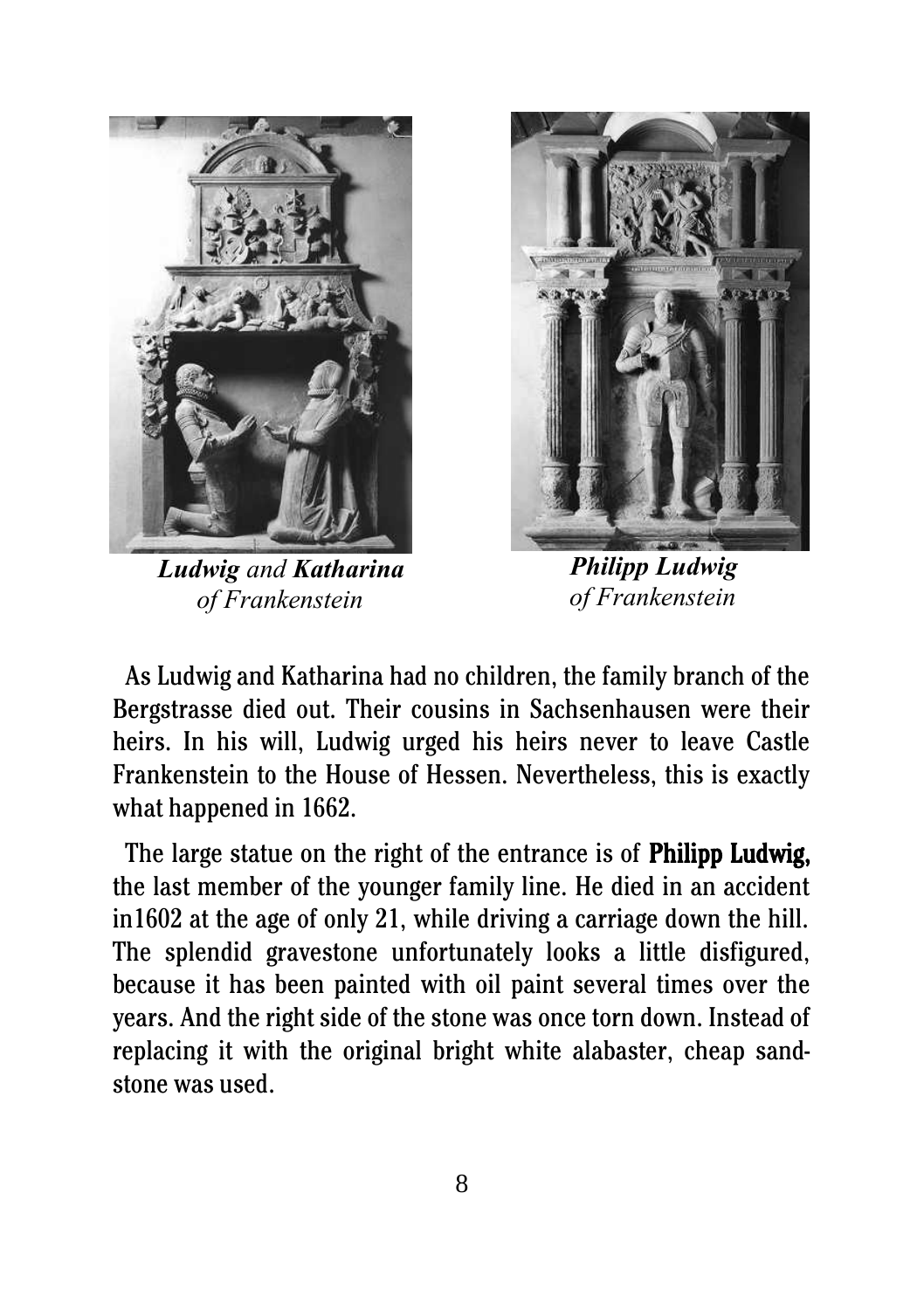Philipp Ludwig is depicted with decorated armour, the finest lace collar and sword (which is missing today). The upper panel shows the baptism of Jesus by John the Baptist. Above on the left is God the Father and in the middle is the dove as the symbol of the Holy Spirit. The buildings in the background are supposed to show Jerusalem, but they closely resemble Castle Frankenstein, because the sculptor knew the castle well.

#### The Frankenstein Family

The progenitors were Konrad Reiz von Breuberg and Elisabeth von Weiterstadt, who were first recorded in 1252. Their sons named themselves after the castle "Herren von und zu Frankenstein", which literally translated means "Lords of and to Frankenstein". After having sold the castle, the family moved to Mittelfranken, where their de-



scendants still live today. The Lords of Frankenstein were the authorities in their country with seven villages. They appointed the local administration and the reverends, were lords of the court – admittedly only for minor jurisdiction – and they controlled the economic administration of the communities and churches. Their subjects had to serve them and pay taxes. Paying tax today is different from what it meant at that time, when taxes were paid as labour services in the Frankenstein's fields, vineyards and estates. In return, the Frankensteins were responsible for the protection of their subjects and had to ensure their security, their jurisdiction and that they obeyed the law. This they did for 400 years. In 1402 they were able to significantly improve their aristocratic position, because the castle was placed directly under the protection of the German Empire (Reich) and the Emperor (the Kaiser).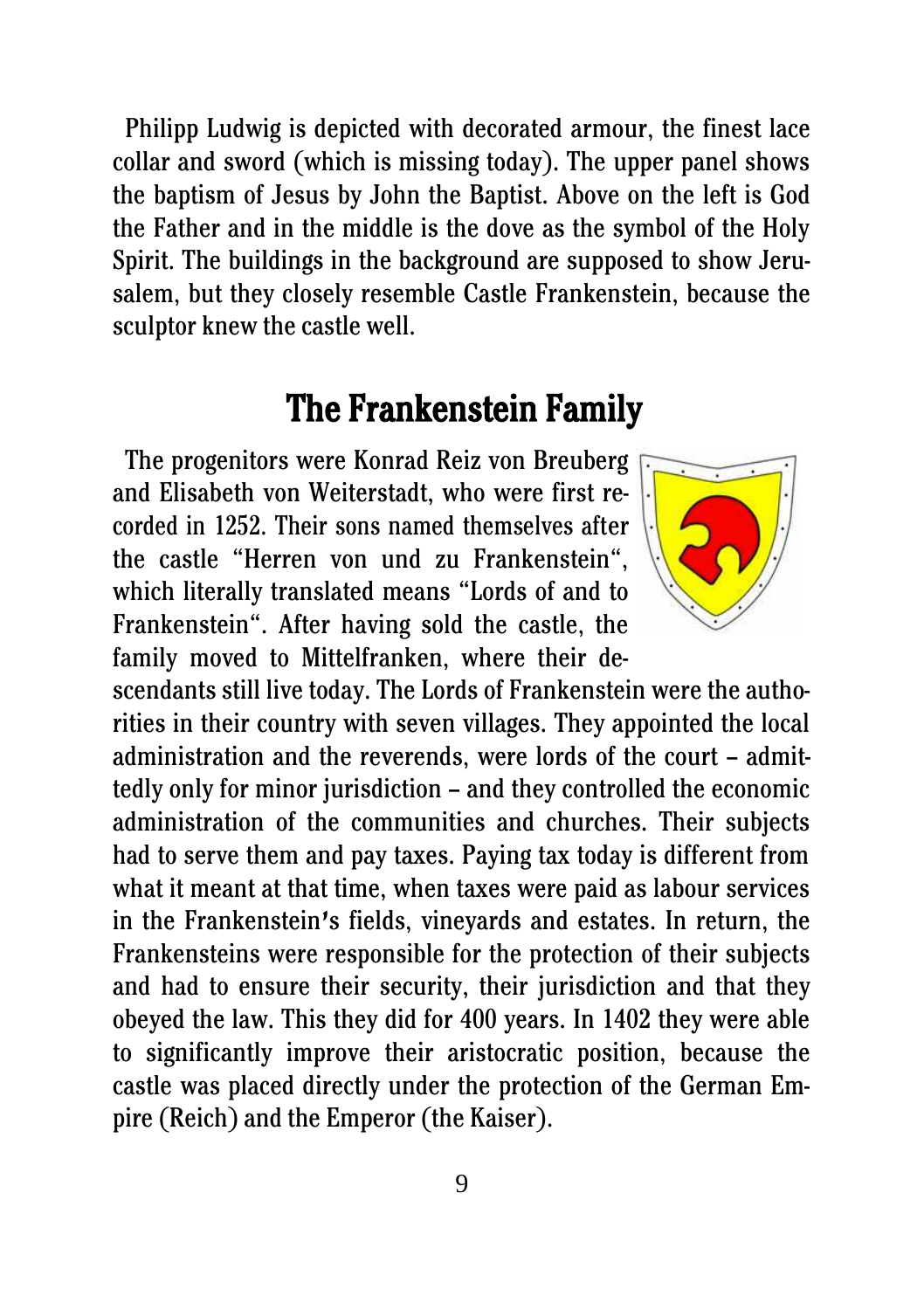# Why did the castle fall into ruins?

The castle was in good condition when the Frankensteins sold their castle to Hessen in 1662. The new owner turned it into an old people's home for retired soldiers, but did not invest much money into the maintenance of the buildings. Necessary repairs were not carried out, rain penetrated through the damaged roofs, the timberwork rotted, and one day everything collapsed. Brushwood and trees overgrew everything and the castle fell into ruins.



*Frankenstein 1775*

During its long history, the castle has never had to endure sieges or any military conflicts: simply being exposed to the elements led to its destruction.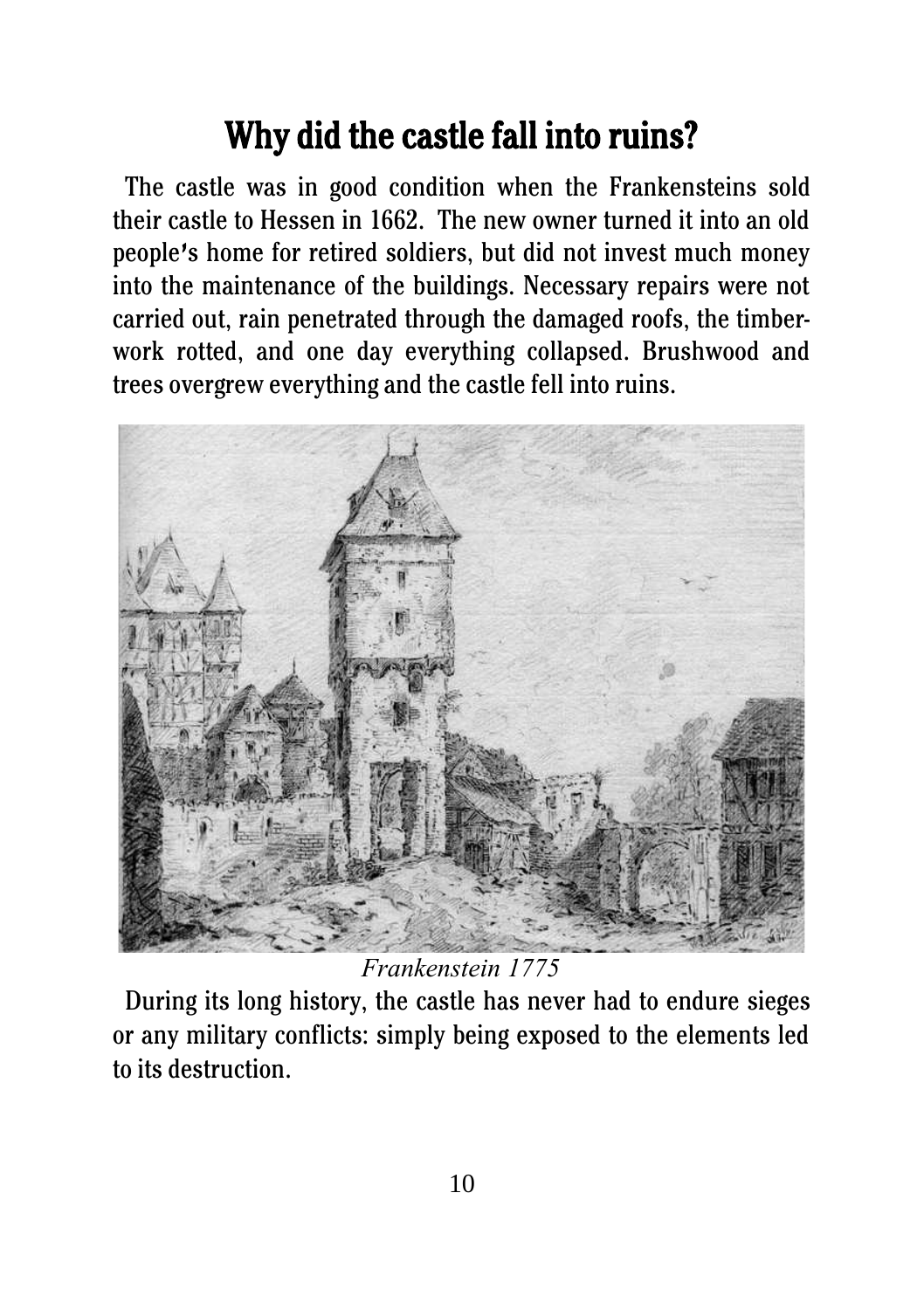In the outer bailey some buildings survived, as they continued to be used. The residence of the younger line of the family, as well as the central stables, remained until 1965. They were used as the forest warden's home and a restaurant, but these buildings were demolished in favour of the new restaurant that exists today. The chapel, of which even the exact day of the official opening on  $13<sup>th</sup>$ July 1474 is found in official written records, has been preserved to this day.

## What about the monster?

*Picture: Axel Deppert*

 "Frankenstein's Monster" is an invention of the English writer Mary Shelley. Her novel was the material for many films, where a scientist named Frankenstein creates an artificial man by using parts of bodies. But this has absolutely nothing to do with the original Castle Frankenstein. Firstly, the novel takes place in a different region and secondly, there is no castle mentioned at all. Establishing a connection with the Castle Frankenstein is nothing more than a clever business idea.